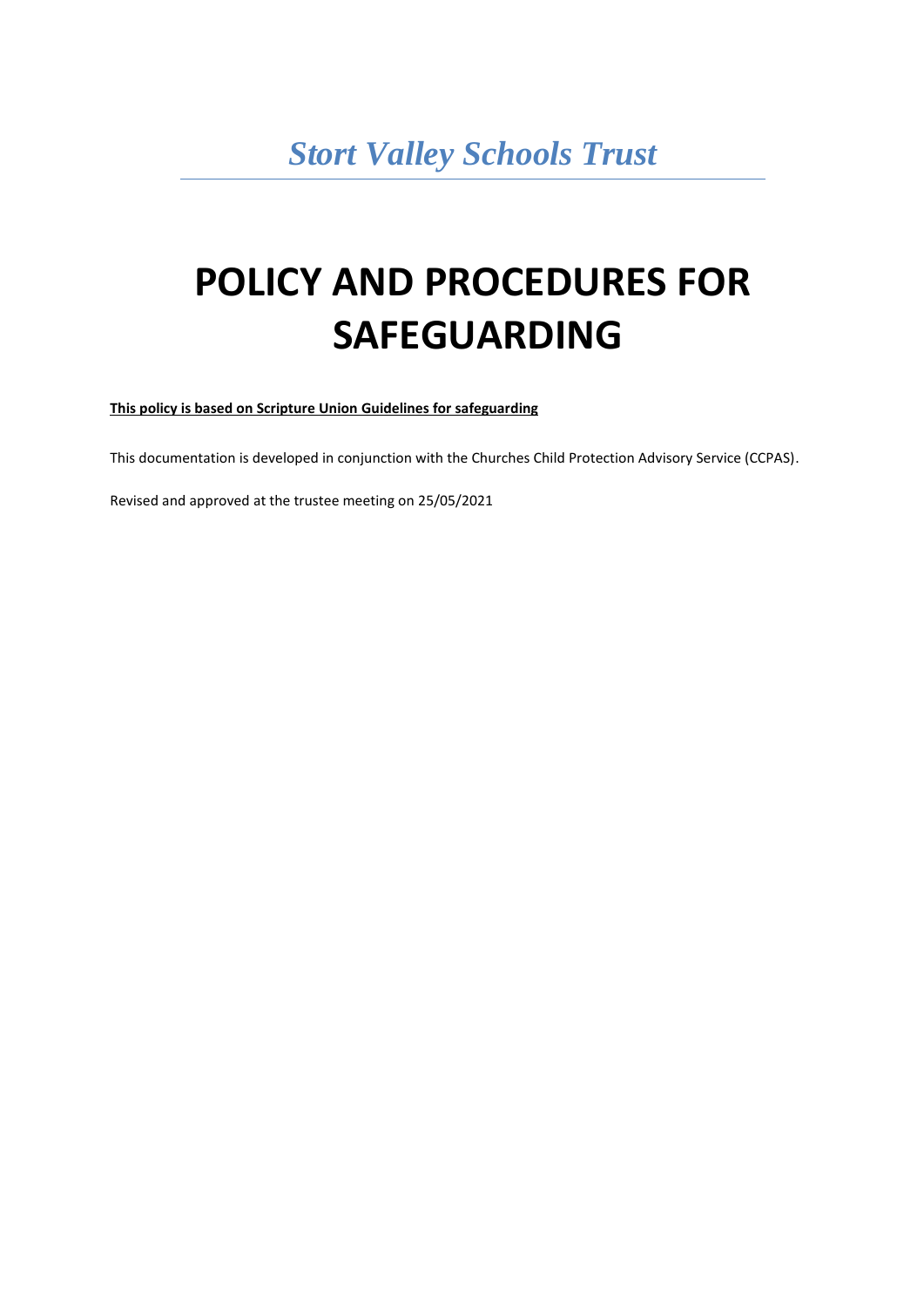# **A. Policy Statement**

The Stort Valley Schools Trust (SVST) is a movement made up of trustees, volunteers and paid school workers. We believe that all human beings are of equal worth in the sight of God and aim to follow Biblical principles in all that we do.

Therefore:

- We commit ourselves to the nurture, protection, and general welfare of all, especially children and adults at risk of harm. In so doing, we will work, in partnership, as appropriate, with parents, carers, statutory agencies and other organisations.
- It is the responsibility of each one of us to protect children and adults at risk of harm from all forms of abuse and to report any disclosures of abuse in addition to suspicions or concerns.
- In order to achieve this, we are committed to supporting, resourcing and training those who work with children and adults at risk of harm. We will provide appropriate supervision, recognise mutual accountability and commit to an annual review of our safeguarding policy, procedures and practices.

SVST has adopted the above principles; all trustees, volunteers and school workers are presented with a copy and expected to follow the procedures and guidelines as set out in this document.

# **B. Statutory Compliance for Stort Valley Schools Trust**

The standards in this policy build on and incorporate legislation and government expectations for children and adults at risk of harm. This includes HM Government 'Working Together to Safeguard Children (2018, )' and new safeguarding duties under the Care Act 2014. The guidance is for statutory agencies and voluntary organisations alike and covers all the expectations of government in relation to safeguarding children in England.

1) **Adopt a policy statement on safeguarding the welfare of children and young adults at risk of harm.** The policy statement included in this document has been adopted following approval by the Board of Scripture Union and the Trustees of SVST. It is reviewed annually, and is available on request for public scrutiny on our website.

**NOTE: In most instances, SVST's activities are within a school setting. In those instances workers will follow the safeguarding policy and procedures of the school in which they are working. Any disclosures of abuse in that setting will be reported to the designated safeguarding lead within the school.** 

**SVST will keep brief records of the child who made the disclosure, the essence of the disclosure, the school and activity in which this occurred and, to whom in the school it was reported.**

Throughout this document, unless otherwise stated, all statements referring to children and those working with children are applied to young adults at risk of harm when young adults at risk of harm are participating in activities provided by the Trust.

- 2) **Plan the work of the organisation so as to minimise situations where the abuse of children may occur** We have established and will maintain and review clear procedures to fulfil this policy. They are set out in detail in this document and are under constant review, with any updates necessary given in writing at least annually.
- 3) **Introduce a system whereby children may talk with an independent person.** SVST will direct children to a member of their school pastoral staff if they wish to talk to an independent person regarding SVST.
- 4) **Apply agreed procedures for protecting children to all school workers and volunteers.**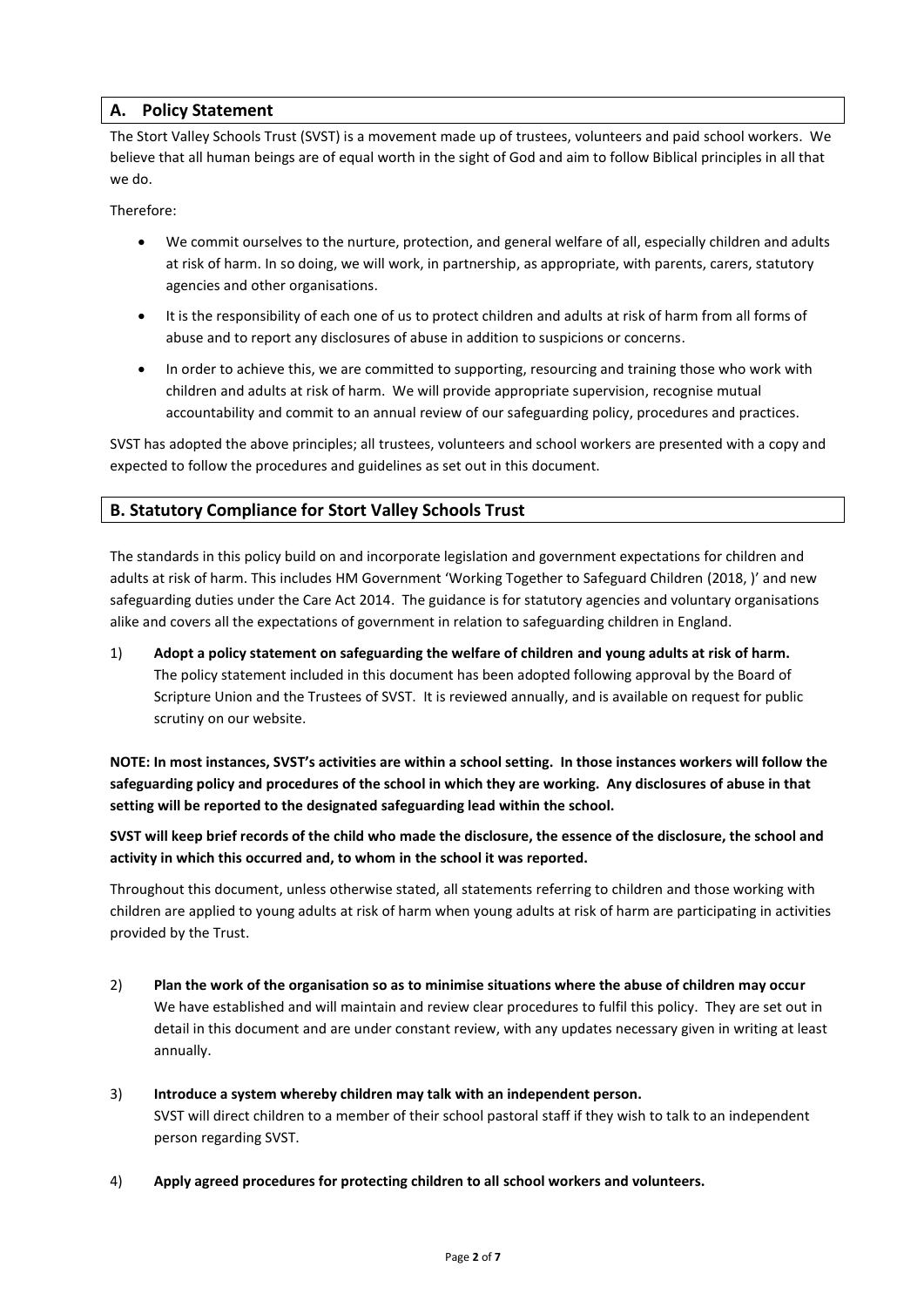We have established training and comprehensive procedures for all workers and volunteers in direct contact with children. All workers receive a copy of the policy statement and procedures and are expected to comply.

## 5) **Give all staff and volunteers clear roles.**

All workers have a written job description and all volunteers are given a clear written role profile

- 6) **Use supervision as a means of creating a safeguarding culture across the organisation.** All workers plan and review their work with the person to whom they are accountable.
- 7) **Treat all would-be paid school workers and volunteers as job applicants for any position involving contact with children.**

We have comprehensive application and selection procedures for all school workers and all volunteers.

# 8) **Gain at least two references from people who have experience of the applicant's paid work or volunteering with children.**

We require a reference from at least two people (church leaders or equivalent) for each applicant, seeking information which includes character and relationship assessment. We inform referees if work involves direct contact with children.

We appreciate that some of our volunteers are young adults wanting to begin work with children, and therefore it may not be possible to gain references which relate to relevant experience. However, young adults may be able to get a good character reference from a teacher or similar.

# 9) **Explore all applicants' experience of working or contact with children in an interview before appointment.**

All paid school workers are interviewed prior to appointment. Volunteers team members will be interviewed as appropriate to their role with the team.

#### 10) **Find out whether an applicant has any conviction for criminal offences against children.**

All workers are required to sign a declaration disclosing a criminal conviction or caution. Annual short-term volunteers with children are required to do so annually. This includes, subject to certain exceptions, disclosing convictions which for other purposes are 'spent', as posts involving direct work with children are exempt from the provision of section 4(ii) of the Rehabilitation of Offenders Act 1974 (Exemptions Order 1975). Under DBS filtering rules there are some exceptions to this legislation and we will provide applicants with a copy of the filtering guide so that they can determine whether a conviction, caution, reprimand or warning should be disclosed.

Applicants for roles involving regulated activity are required to apply for an Enhanced Disclosure from the Disclosure and Barring Service.

# 11) **Make paid and voluntary appointments conditional on the successful completion of a probationary period.**

While the short term nature of much of our volunteer work makes probationary periods inappropriate, we are aware that many volunteers will have limited experience. Appropriate support is provided for each circumstance. In practice, this may mean sharing of responsibility, rather than having unsupervised responsibility, for children.

The School Workers have the authority to ask team members to leave an event if it is in the best interest of the children.

We have a system of specific and general induction for paid school workers, leading into an on-going annual review process.

#### 12) **Issue guidelines on how to deal with a disclosure and/or suspicion of abuse.**

Comprehensive guidelines are established and reviewed annually.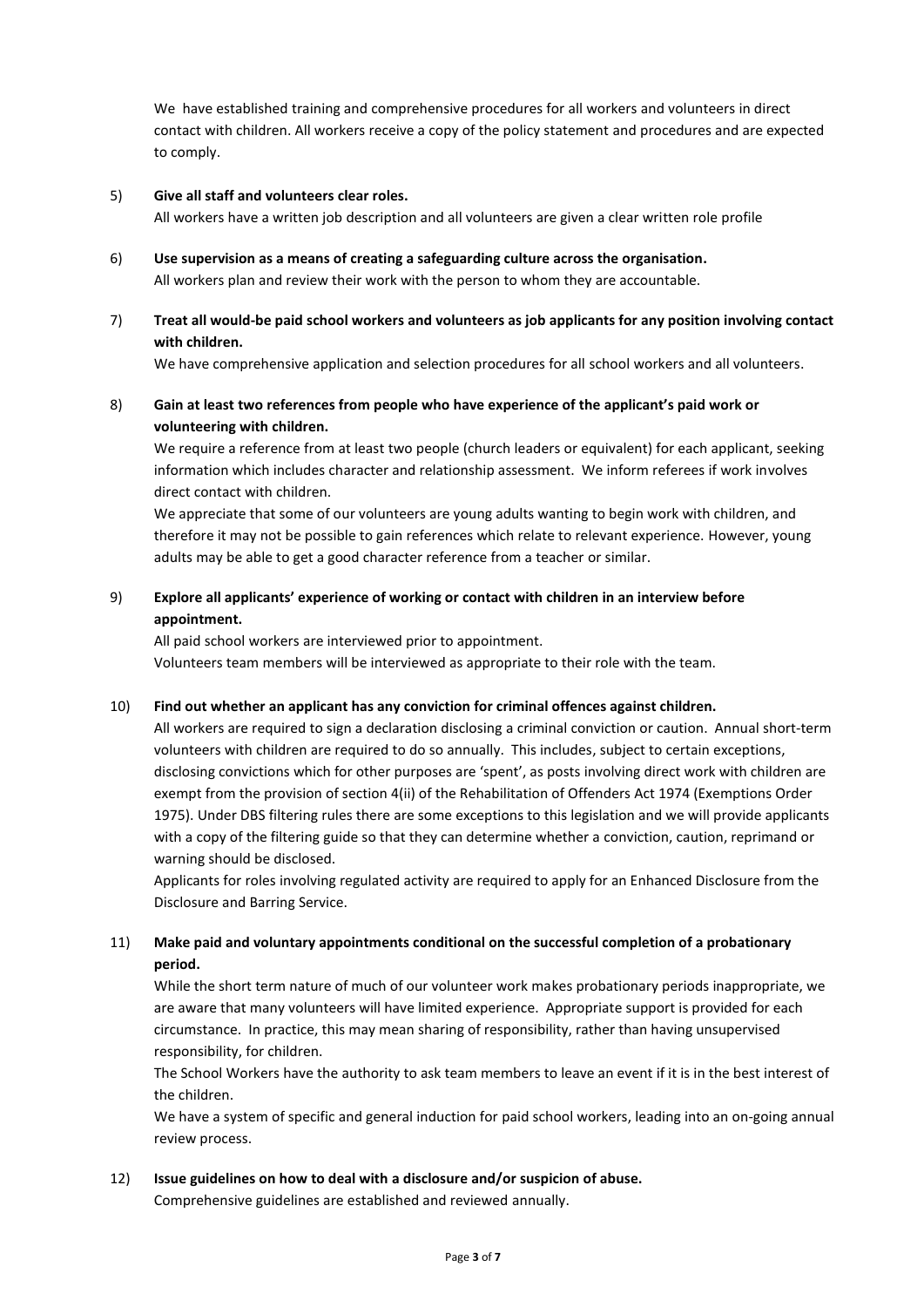# 13) **Train paid staff and volunteers, their line managers or supervisors, and policy makers.**

We provide and give access to training for the safe care of children, including increasing understanding of the prevalence of abuse, along with the signs, symptoms and indicators of abuse

# **C. Safer Recruitment**

• The standards listed above are applied to our safe recruitment procedures, specifically standards 4, 5, 7, 8, 9, 10,11, 12 and 13. SVST is committed to undertaking careful recruitment and selection procedures as stated in this policy.

- SVST school workers who have regulated activity with children are required to apply for Enhanced Disclosures on appointment and every three years thereafter
- All volunteers who are expected to undertake regulated activity with children are required to apply for an Enhanced Disclosure on appointment and every three years thereafter.
- **■** Trustees apply for an Enhanced Disclosure before appointment and every three years thereafter.
- SVST has appointed a delegated person (currently the Team Leader) to be responsible for verification of the identity and the online processing of DBS checks for School Workers and volunteers with SVST. The safeguarding Trustee will be responsible for the identity verification and processing of DBS checks for trustees.

# **Update Service**

- Those requiring Disclosures for work with SVST are required to apply to the DBS via Scripture Union.
- Where an individual has registered a disclosure certificate with the DBS update service, SVST will accept registered disclosure certificates that comply with the following criteria:
	- The disclosure is for the 'Child Workforce' category and
	- It is an 'Enhanced Disclosure'.
- Where the online disclosure check contains information about cautions, convictions, reprimands or warnings or other relevant information the procedure below on handling disclosure information will be followed.

# **Handling Disclosure Information**

- If a Disclosure contains information about cautions, convictions, reprimands or warnings or other relevant information, advice on how to proceed is sought by SVST's safeguarding lead.
- Information recorded on the Disclosure may be shared by the safeguarding lead only with those directly involved in the particular employment decision.
- Information recorded on the Disclosure is only shared if it is likely to affect the employment decision.
- If additional information is received from a police force, action follows the procedure outlined in the letter and is not shared with the applicant or anyone other than those making the employment decision, and only with those people if the police letter received does not forbid it.
- **•** The date and disclosure number of all checks are recorded in Scripture Union's DBS system.

# **Renewal of Disclosures**

- Disclosures are normally renewed on a rolling three-year basis.
- For disclosures that are registered with the update service these will also be checked on a rolling 3 year basis.
- If, in the intervening years, declarations completed by those working with children suggest changed circumstances, a new Enhanced Disclosure is requested.

# **D. Events Run By Stort Valley Schools Trust**

#### **Mentoring**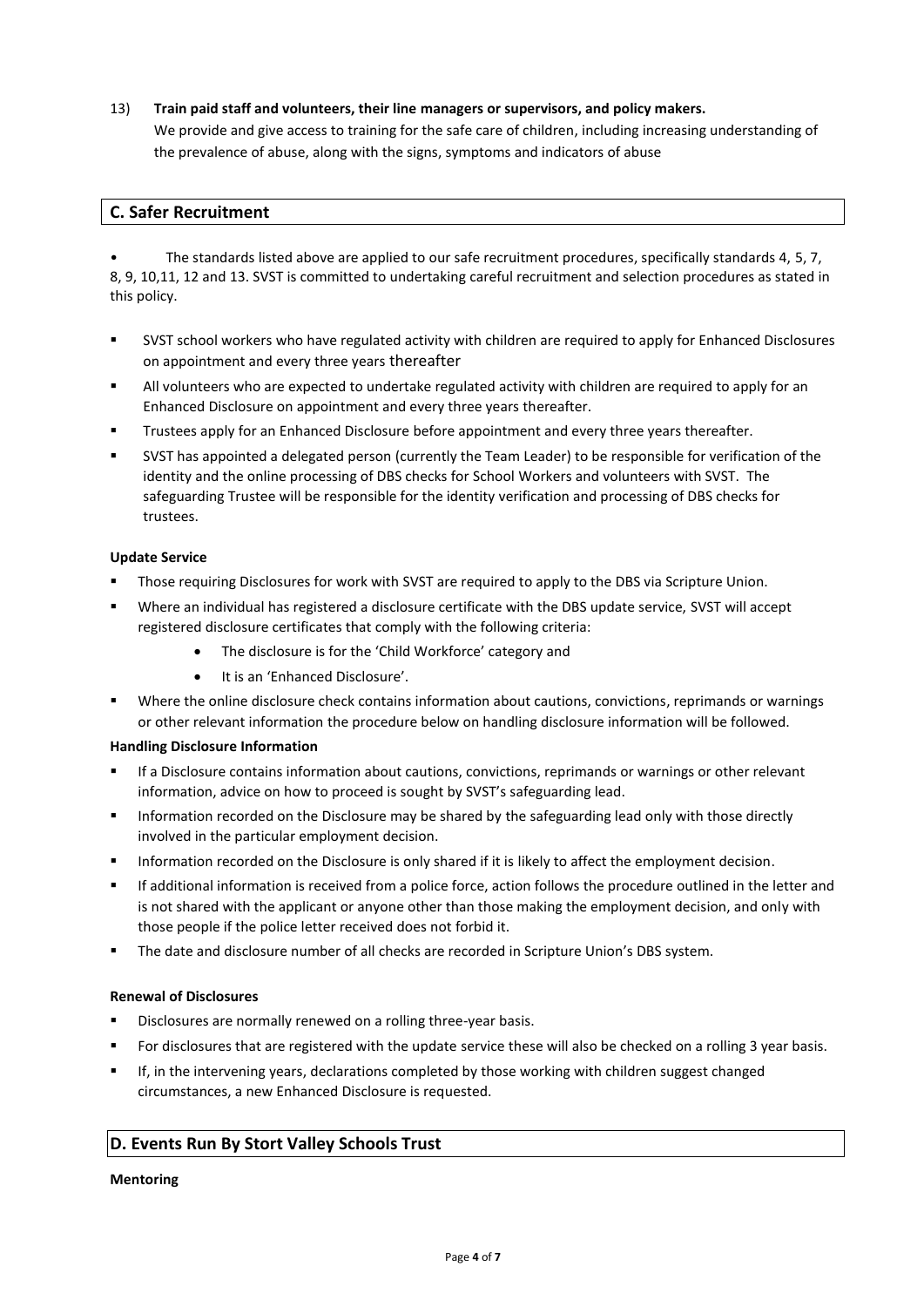The parents of all young people involved in mentoring will have been informed that the mentoring is taking place for their child with SVST. Mentees will normally have been identified by the school in which the worker is working.

• A mentoring meeting should have an agreed start and end time a member of staff from the school should be aware that you are meeting.

• Keep a basic record of dates of meetings and any safeguarding concerns raised.

• Any safeguarding concerns should be reported to the schools safeguarding lead and the school safeguarding procedures followed.

# **Online Mentoring**

• Workers should work from a private space, if working from home for mentoring. On a video call, the background should be appropriate to the meeting and be a neutral setting.

- Workers must have agreed with the school and/or team leader that they will be working on line and the reasons for this recorded.
- Notes must be kept of the individual meetings with mentees, by the worker.
- For any contacts made on line, an SVST or school account should always be used.

#### **Facebook and Instagram**

The Instagram and Online Communications policy will apply and are appended to this Safeguarding Policy.

# **E. Code of Conduct**

- All those working with children on behalf of SVST will treat them with respect and dignity, which should be reflected in attitude, behaviour and speech.
- SVST accepts a duty of care for a child attending a SVST event.
- School workers and volunteer workers will avoid forming exclusive relationships or those which could be seen as showing favouritism to individual participants.
- It is inappropriate for workers to initiate physical contact with children and young people, except in exceptional circumstances, such as the need for medical attention or to prevent harm. Schools workers and volunteer workers should be cautious of contact initiated by children and young people.
- The use of any corporal punishment is strictly prohibited i.e. any form of physical discipline is not acceptable
- Any physical contact with children in the area of discipline will be purely in terms of an intervention which prevents the child or young person from hurting themselves or others. Minimal force will be used, for the minimum time necessary.
- If it is necessary to remove a child from an activity, the worker should ensure that the school is aware of what has happened with the child to make this necessary, and that the child is returned to the part of the school they should be in or disciplined in line with the policy of the school's policy.
- School workers and Volunteer workers are in a 'relationship of trust' with participants and must take care that an abuse of that trust does not occur. Any behaviour which might allow a sexual relationship to develop between a person in a position of trust and the individual(s) in their care must be avoided.
- This relationship of trust is also in place outside the actual event in any communication between team and participants, whether in person, by letter, email, telephone, text messaging or any other means. Any communication or direct contact with a child will therefore be characterised by transparency and integrity and must operate within SVST's policy on safeguarding children.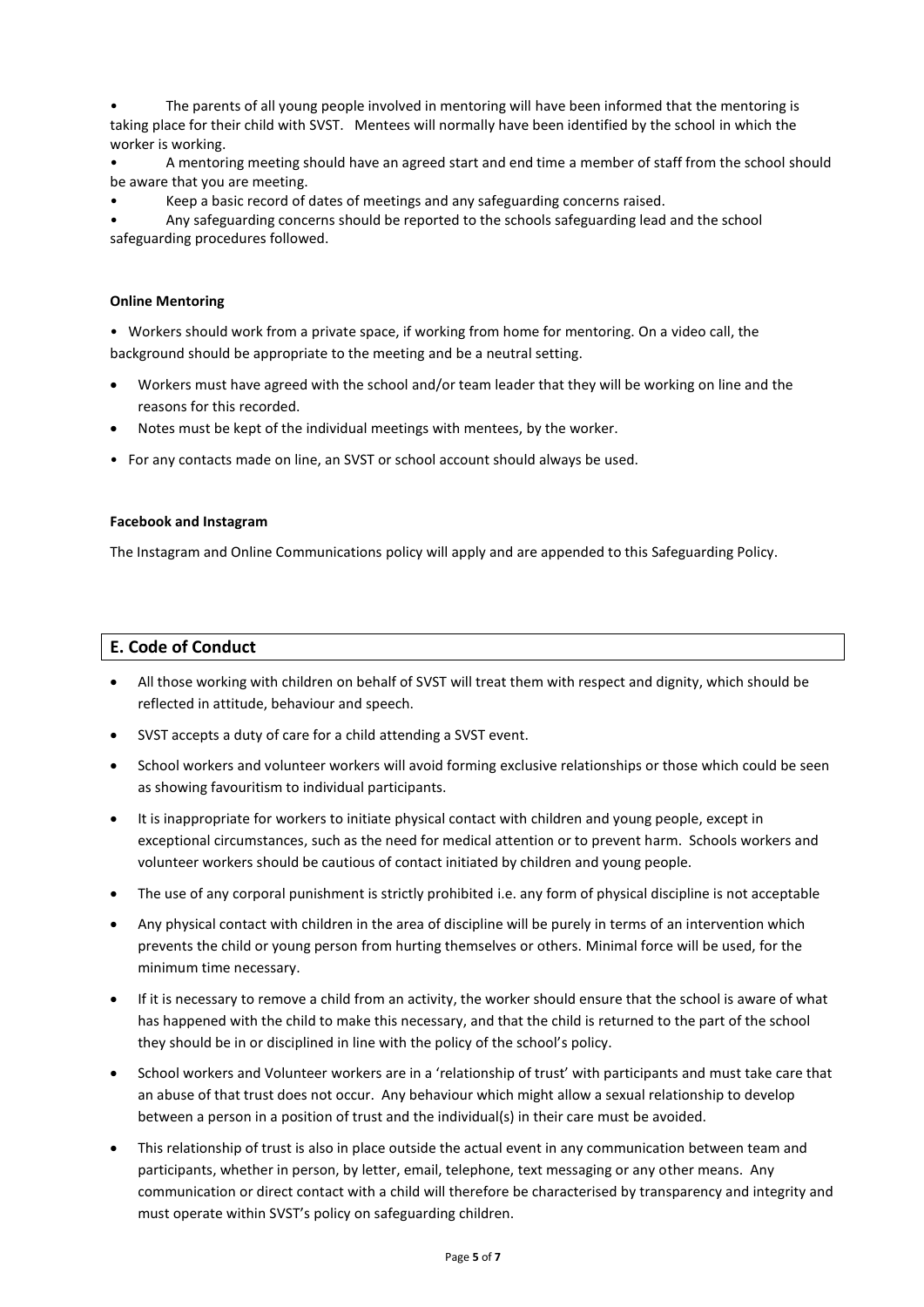• School workers and volunteer workers will not normally be expected to communicate outside of the event with participants other than those for whom they have been given particular responsibility.

# **F. Understanding Abuse and Neglect (Children)**

# **1. What is abuse and neglect?**

The four definitions of abuse below operate in England based on the government guidance 'Working Together to Safeguard Children (2015)'.

#### **What is abuse and neglect?**

Abuse and neglect are forms of maltreatment of a child. Somebody may abuse or neglect a child by inflicting harm, or by failing to act to prevent harm. Children may be abused in a family or in an institutional or community setting, by those known to them or, by a stranger, or via the internet. They may be abused by an adult or adults, or another child or children.

#### **Physical abuse**

Physical abuse may involve hitting, shaking, throwing, poisoning, burning or scalding, drowning, suffocating, or otherwise causing physical harm to a child. Physical harm may also be caused when a parent or carer fabricates the symptoms of, or deliberately induces, illness in a child.

#### **Emotional abuse**

Emotional abuse is the persistent emotional maltreatment of a child such as to cause severe and persistent adverse effects on the child's emotional development.

It may involve conveying to children that they are worthless or unloved, inadequate, or valued only insofar as they meet the needs of another person. It may include not giving the child opportunities to express their views, deliberately silencing them or 'making fun' of what they say or how they communicate. It may feature age or developmentally inappropriate expectations being imposed on children. These may include interactions that are beyond the child's developmental capability, as well as overprotection and limitation of exploration and learning, or preventing the child participating in normal social interaction. It may involve seeing or hearing the ill-treatment of another. It may involve serious bullying (including cyberbullying), causing children frequently to feel frightened or in danger, or the exploitation or corruption of children. Some level of emotional abuse is involved in all types of maltreatment of a child, though it may occur alone.

#### **Sexual abuse**

Sexual abuse involves forcing or enticing a child to take part in sexual activities, not necessarily involving a high level of violence, whether or not the child is aware of what is happening. The activities may involve physical contact, including assault by penetration (for example, rape or oral sex) or non-penetrative acts such as masturbation, kissing, rubbing and touching outside of clothing. They may also include non-contact activities, such as involving children in looking at, or in the production of, sexual images, watching sexual activities, encouraging children to behave in sexually inappropriate ways, or grooming a child in preparation for abuse (including via the internet). Sexual abuse is not solely perpetrated by adult males. Women can also commit acts of sexual abuse, as can other children.

#### **Neglect**

Neglect is the persistent failure to meet a child's basic physical and/or psychological needs, likely to result in the serious impairment of the child's health or development. Neglect may occur during pregnancy as a result of maternal substance abuse. Once a child is born, neglect may involve a parent or carer failing to:

- provide adequate food, clothing and shelter (including exclusion from home or abandonment);
- protect a child from physical and emotional harm or danger;
- ensure adequate supervision (including the use of inadequate care-givers); or
- ensure access to appropriate medical care or treatment.